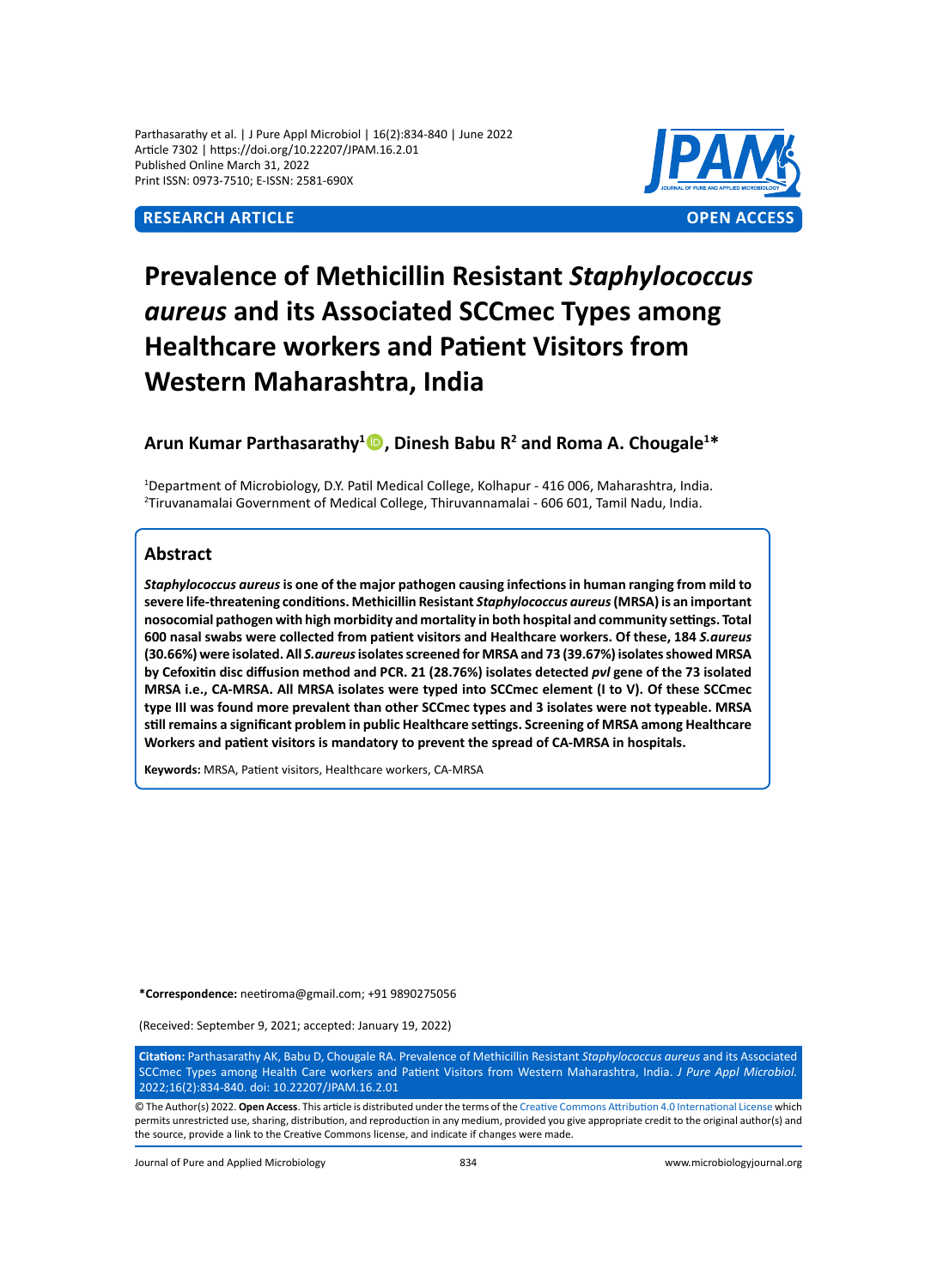# **Introduction**

*Staphylococcus aureus* is one of the major pathogens causing infections in humans ranging from mild, minor infections to severe life-threatening conditions. *Staphylococcus aureus* is a normal commensal bacterium that typically colonizes the skin and mucosal membrane; especially anterior nares of 20-30% of human population. Endogenous source is a major risk factor of Staphylococcal infections in carriers.<sup>1</sup> Nasal carriage of *S.aureus* is associated with a high risk of infection and with pathogen transmission in health-care settings.<sup>2</sup> Methicillin Resistant *Staphylococcus aureus* (MRSA) is an important nosocomial pathogen with high morbidity and mortality in both hospital and community settings.<sup>3</sup>

MRSA is induced by *mecA* gene which is located on Staphylococcal Cassette Chromosome mec (SCCmec). SCCmec is a large mobile genetic element, encoding a low affinity penicillin binding protein 2a (PBP2a).<sup>4</sup> It confers resistance to entire class of Beta-lactum antibiotics except ceftaroline and ceftobiprole.<sup>5</sup> Twelve different types of SCCmec (I to XII) have been identified till date; of these SCCmec type (I to V) are distributed worldwide.<sup>6</sup>

MRSA are divided into 2 types which include: 1. Health care associated MRSA (HA-

MRSA) and 2. Community acquired MRSA (CA-MRSA). HA-MRSA is found more in hospitalized patients with invasive medical procedures etc and is normally resistant to other beta-lactum antibiotic; whereas CA-MRSA is susceptible to other beta-lactum antibiotics.<sup>7</sup> SCCmec type I, II and III are usually distributed in HA-MRSA and SCCmec type IV and V are seen in CA-MRSA.<sup>9</sup> The aim of the present study is to identify nasal carriage of MRSA and its associated SCCmec types among the patient visitors and Healthcare workers. This is the first study of its kind in Kolhapur city.

# **Materials and Methods Exclusion Criteria**

- Healthcare workers and patient visitors with any respiratory infections, skin infections up to 4 weeks before nasal sample collection.
- Subjects by treated with anti-MRSA ointments and other antibiotics in the last 14 days.

# **Sample collection**

Anterior nasal swabs were collected from Healthcare workers (Nurses, House Keeping Workers, Resident doctors) and patient visitors (Patient's Relatives, Friends and Care-givers of the patients) by using Hi-chrome sterile cotton swabs. Swabs were immediately inoculated into 5% salt BHIB broth, labeled properly and transported to the laboratory for further processing.

| Gene | Sequence                                 | Size (bp) | Ref. |
|------|------------------------------------------|-----------|------|
| mecA | F: 5'-TGCTATCCACC CTCAAACAGG-3'          |           |      |
|      | R: 5'-AACGTTGTAAC CACCCCAAGA-3'          | 286       |      |
| femA | $F: 5'$ - AAAAAAGCAC ATAACAAGCG - 3'     |           |      |
|      | R: 5' - GATAAAGAAGA AACCAGCAG - 3'       | 132       | 12   |
| pvl  | F:5'-ATCATTAGGTAAAAT GTCTGGACATGATCCA-3' |           |      |
|      | R: 5'- GCATCAASTGTATT GGATAGCAAAAGC-3'   | 441       |      |

|  | Table 1. Primers for mecA, femA and pvl gene |  |  |  |  |  |  |
|--|----------------------------------------------|--|--|--|--|--|--|
|--|----------------------------------------------|--|--|--|--|--|--|

Isolation of *Staphylococci aureus* was done by using standard microbiological procedure.<sup>9</sup> MRSA was screened by using MeRSA chrome agar (Hi media) and Cefoxitin (30 µg) disc diffusion method as per the CLSI guidelines 2020.10

# **DNA Extraction**

DNA was extracted by using boiling lysis method.<sup>11</sup>

**Table 2.** Cycling Condition of *mecA, femA* and *pvl* gene

| Gene                                                                                                      | mecA /fem A/pvl                                                                                            |  |
|-----------------------------------------------------------------------------------------------------------|------------------------------------------------------------------------------------------------------------|--|
| Initial denaturation<br>Denaturation<br>Annealing<br>Extension<br>No. of Cycles<br><b>Final Extension</b> | $94^{\circ}$ C 2 mins<br>94°C 45 secs<br>55°C 30secs<br>72°C 45 secs<br>35<br>$72^{\circ}$ C $\sigma$ mins |  |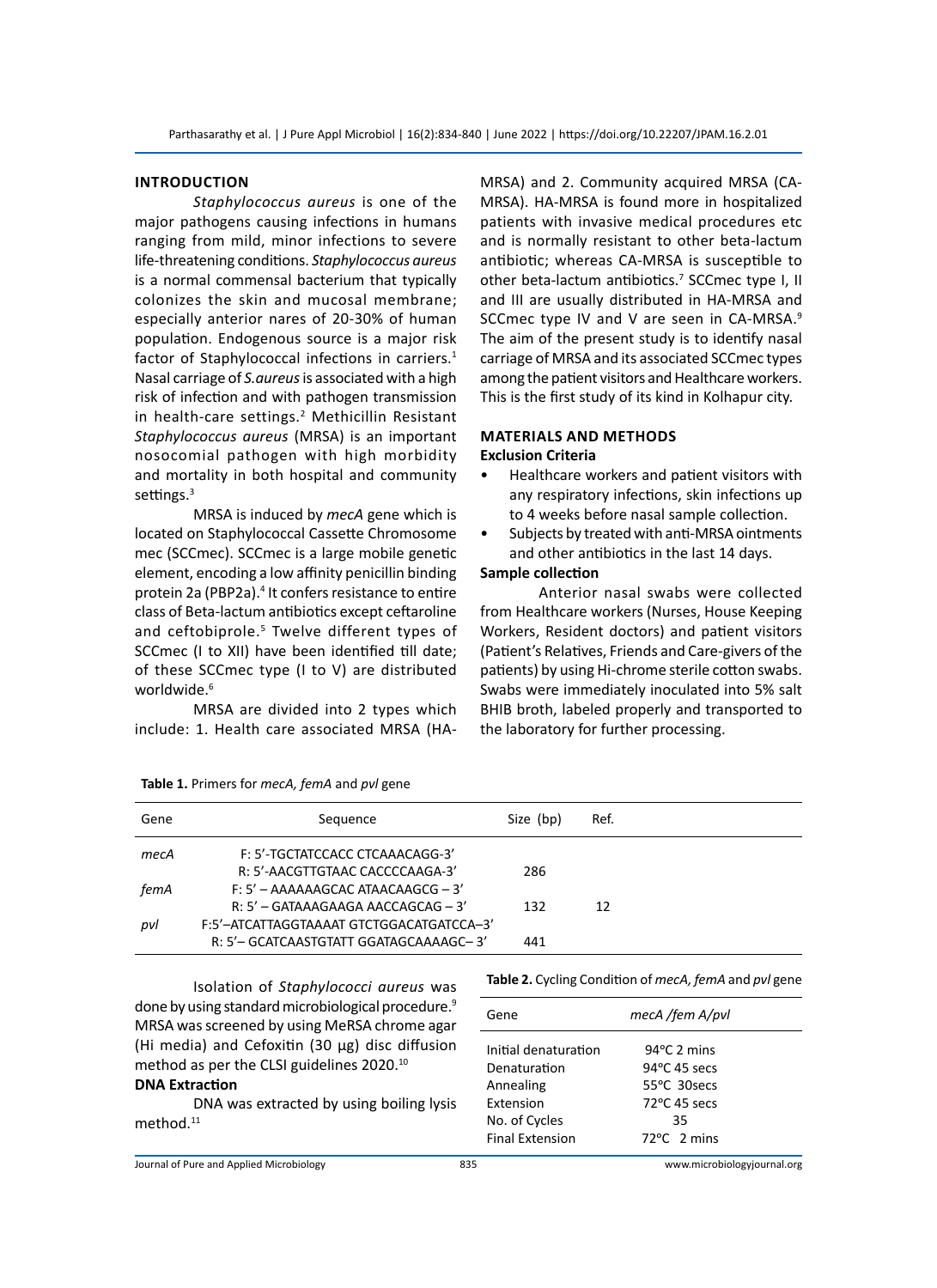Parthasarathy et al. | J Pure Appl Microbiol | 16(2):834-840 | June 2022 | https://doi.org/10.22207/JPAM.16.2.01

| Target          | Sequence                       | Size              |  |
|-----------------|--------------------------------|-------------------|--|
| SCCmec type I   | 5'GCTTTAAAGAGTGTCGTTACAGG3'    |                   |  |
|                 | 3' GTTCTCTCATAGTATGACGTCC 5'   | 613 bp            |  |
| SCCmec type II  | 5' CGTTGAAGATGATGAAGCG 3'      |                   |  |
|                 | 3' CGAAATCAATGGTTAATGGACC 5'   | 389 bp            |  |
| SCCmec type III | 5' CCATATTGTGTACGATGCG 3'      |                   |  |
|                 | 3' CCTTAGTTGTCGTAACAGATCG 5'   | 280 bp            |  |
| SCCmec type IVa | 5'GCCTTATTCGAAGAAACCG3'        |                   |  |
|                 | 3'CTACTCTTCTGAAAAGCGTCG 5'     | 776 bp            |  |
| SCCmec type IVb | 5' TCTGGAATTACTTCAGCTGC 3'     |                   |  |
|                 | 3' AAACAATATTGCTCTCCCTC 5'     | 493 bp            |  |
| SCCmec type IVc | 5' ACAATATTTGTATTATCGGAGAGC 3' |                   |  |
|                 | 3' TTGGTATGAGGTATTGCTGG 5'     | 200 <sub>bp</sub> |  |
| SCCmec type IVd | 5'CTCAAAATACGGACCCCAATACA 3'   |                   |  |
|                 | 3' TGCTCCAGTAATTGCTAAAG 5'     | 881 bp            |  |
| SCCmec type V   | 5' GAACATTGTTACTTAAATGAGCG 3'  |                   |  |
|                 | 3' TGAAAGTTGTACCCTTGACACC 5'   | 325 bp            |  |

**Table 3.** Primers for SCCmec types (I to V)

A pure culture of the isolates was obtained by inoculating 4-5 discrete colonies in BHIB and incubating at 37°C for 24 hours.

From this, pure discrete colonies were transferred into a micro-centrifuge tube containing 400μl of PCR water.

The suspension was heated at 100°C for 10 minutes for cell disruption and centrifuged at 6000 rpm for 5 minutes.

**Table 4.** Cycling Condition for SCCmec (types Ito V)

| Steps                                | Temp. and Time                       | Cycle     |
|--------------------------------------|--------------------------------------|-----------|
| Initial Denaturation<br>Denaturation | 94°C for 45 secs<br>94°C for 45 secs | 10 Cycles |
| Annealing                            | 65°C for 45 secs                     |           |
| Extension                            | 72°C for 90 secs                     |           |
| Denaturation                         | 94°C for 45 secs                     | 25 cycles |
| Annealing                            | 55°C for 45 secs                     |           |
| <b>Extension</b>                     | 72°C for 2 mins                      |           |
| Final Extension                      | $72^{\circ}$ C for 10 mins           |           |
| Hold                                 | ⊿°∩                                  |           |

**Table 5.** Distribution of *S.aureus*

After centrifugation, tube was kept in deep freezer (-20°C) overnight.

The supernatant was used as template DNA.

PCR products were separated on a 1.5% agarose gel stained with ethidium bromide (0.5 µg/mL) along with a 100 bp DNA ladder (Hi-Media, Mumbai, India) and electrophorized gel was photographed using a gel imager (Applied Biosystem)

# **Detection of** *mecA* **gene**

Detection of *mecA* gene was detected by multiplex PCR method.<sup>12</sup> The following cycling conditions and primers (Primers purchased from Syngene Pvt. Ltd.) were used in this study [Table 1 and Table 2]

# **Detection of SCCmec typing**

SCCmec types (I to V) were detected by multiplex PCR.<sup>13</sup> [Table 3 and Table 4]

#### **Results**

Total of 600 nasal swabs were collected from Healthcare workers and Patient visitors. Of

|                                          | S.aureus     | <b>CONS</b>  |                             |
|------------------------------------------|--------------|--------------|-----------------------------|
| In-Patient visitors (n=200)              | 51 (27.71%)  | 39 (29.10%)  |                             |
| Out-Patient visitors (n=200)             | 41 (22.28%)  | 41(30.59%)   |                             |
| Health care workers (n=200)              | 92 (50%)     | 56(41.79%)   |                             |
| Total                                    | 184 (30.66%) | 134 (22.33%) |                             |
| Journal of Pure and Applied Microbiology |              | 836          | www.microbiologyjournal.org |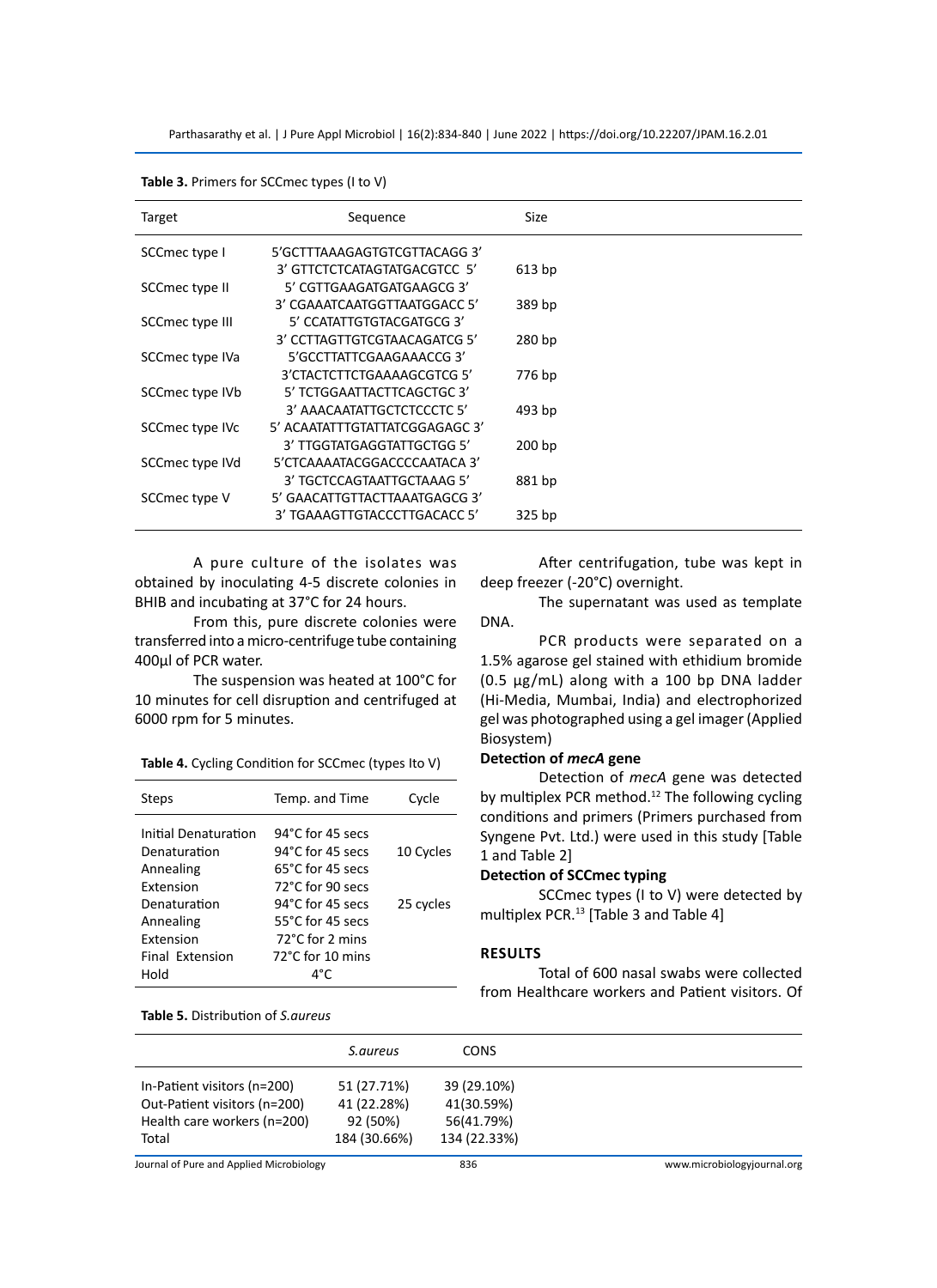these, 184 *S.aureus* and 134 Coagulase negative Staphylococci were isolated. 400 nasal swabs were collected from patient visitors. Of these, 200 swabs were collected from in-patient visitors especially those who visited IPDs and 200 swabs were collected from outpatient visitors coming with patients. Distribution of Staphylococci is shown in Table 5

# **Methicillin resistant** *S.aureus* **(MRSA)**

73 (39.67%) isolates showed Methicillin Resistant *S.aureus* (MRSA). Of these, Healthcare workers showed more MRSA prevalence i.e., 39 isolates (21.66%) followed by In-Patient Visitors 22 (12.22%) and Out-Patient Visitors 12 (6.66%) [Table 6]. *femA* gene was detected in all MRSA isolates.

Panton-Valentine Leukocidin (PVL) gene was tested against the MRSA isolates. Out of 73 (39.67%) MRSA isolates, *pvl* gene detected 21 (28.76%) isolates. Of these, In-Patient Visitors and Healthcare workers had same prevalence rate. Eight (10.95%) and 5 (6.84%) isolates were detected from Out-patient visitors [Table 7] [Figure 1].

# **Diversity of Staphylococcal Cassette Chromosome mec (SCCmec) elements among MRSA**

73 MRSA isolates were typed for SCCmec (SCCmec Type I to V) [Figure 2]. Of these, SCCmec type III was more prevalent 20 (28.76%), followed by other SCCmec types IV, II, I, V. Three isolates were not typeable. [Table 8]

# **Discussion**

Nasal colonization of *S.aureus* depends on it's ability to survive and adapt the host immune system, that may promote or inhibit its growth. In addition, other factors such as age, professional occupation, geographical location also contribute to nasal colonization of *S.aureus*. 13 Nasal carriage of *S.aureus* is a global phenomenon among healthy human population but the detection of nasal

**Table 6.** Distribution of MRSA

|                              | MRSA        | MSSA        |
|------------------------------|-------------|-------------|
| <b>Out -Patient Visitors</b> | 12 (6.66%)  | 39 (21.66%) |
| <b>In-Patient Visitors</b>   | 22 (12.22%) | 19 (10.55%) |
| <b>Health Care Workers</b>   | 39 (21.66%) | 53 (30.55%) |
| Total                        | 73 (39.67%) | 111(60.32%) |

|                              | pvl gene<br>detected | pvl gene Not<br>detected |
|------------------------------|----------------------|--------------------------|
| <b>Out -Patient Visitors</b> | 5(6.84%)             | 12 (16.43%)              |
| <b>In-Patient Visitors</b>   | 8 (10.95%)           | 22 (30.13%)              |
| <b>Health Care Workers</b>   | 8 (10.95%)           | 39 (53.42%)              |
| Total                        | 21 (28.76%)          | 52 (71.23%)              |



L3-441 bp (pvl), 286 bp (mecA), 132 bp (femA) L6-286 bp (pvl), 132 bp (mecA)

**Fig. 1.** Agarose gel electrophoresis of *MecA, femA, pvl* gene.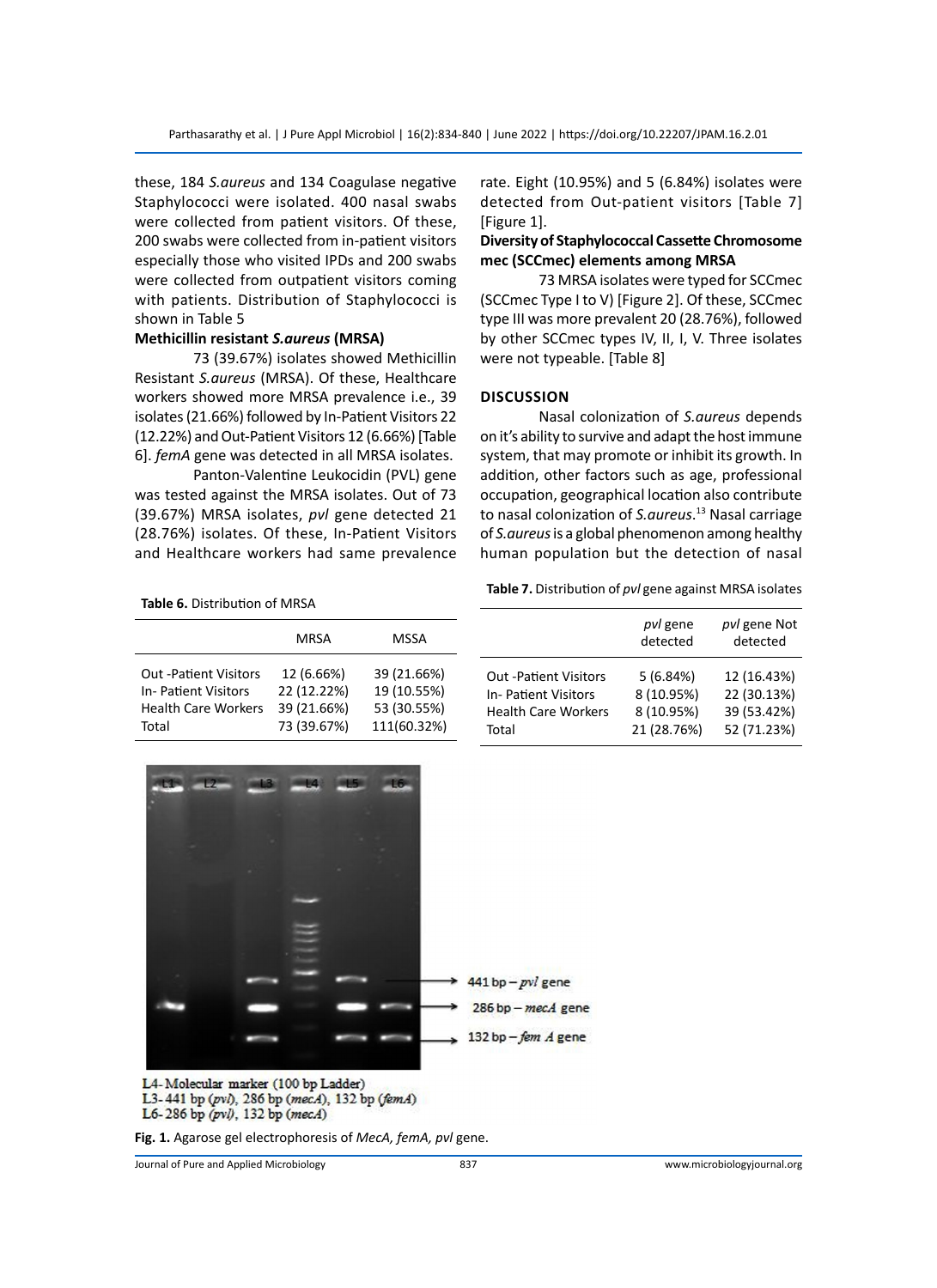carriage rate of *S.aureus* is different in different countries. In the present study, 73 (39.67%) MRSA were isolated in nasal colonization and it contributed to 184 (30.66%) of all *S.aureus* isolated from anterior nares of Healthcare workers and



L1-Molecular marker(100 bp ladder) L2-SCCmec type  $I(613 bp)$ L3-SCCmec type II (389 bp) L4-SCCmec type III (280 bp) L5-SCCmec type Iva (776 bp) L6-SCCmec type IV b (493 bp)

L7-SCCmec type V(325 bp)

**Fig. 2.** Agarose gel electrophoresis of SCCmec types.

patient visitors. Detection of nasal carriage rate of *S.aureus* varies depending on the sampling methods, sampling sites and methods of analysis. Some studies reported lower incidence of nasal carriage of *S.aureus* among healthy individuals eg, Spain (19.1%), Norway (27%), India (27.92%), and Germany (21.9%).<sup>1</sup> Other studies reported higher incidence, such as Ukraine (40.2%).<sup>14</sup> In India, Karnataka (62.14%),<sup>15</sup> Haryana (52.35%)<sup>16</sup> and Aligarh  $(47.62\%)$ <sup>17</sup> have also reported higher prevalence.

World Health Organization (WHO) Classified *S.aureus* as a higher priority pathogen which is resistant to most of the antibiotics used to treat Staphylococcal infections in clinical settings.<sup>18</sup> Overall Nasal colonization of MRSA in our study showed 73 (39.67%). WHO reported that international range of nasal carriage of MRSA is approx. 6-18% among Healthcare workers. Our study showed low prevalence of MRSA carriage rate 12 (6.66%) among Healthcare workers as compared to other studies conducted by Sharon Rainy Rongpharpi et al (11.43%), Vinodh Kumaradithyaa A et al.  $(15.4\%)$ .<sup>18,19</sup> The variation of MRSA between different studies may be due to the variations in duration of exposure of the patients, personal hygiene of the Healthcare workers and infection control practices in those hospitals.

Prevalence of MRSA among the patient visitors in our study is quite higher [Table 7]. No Indian studies are available in this regard to the

| Prevalence of<br><b>SCCmec</b> | Out-patient<br><b>Visitors</b> |                             | In-Patient<br><b>Visitors</b> |                             | Heath care<br>workers       |                             | Total       |
|--------------------------------|--------------------------------|-----------------------------|-------------------------------|-----------------------------|-----------------------------|-----------------------------|-------------|
| Types $(n=73)$                 | pvl<br>negative<br>isolates    | pvl<br>positive<br>isolates | pvl<br>negative<br>isolates   | pvl<br>positive<br>isolates | pvl<br>negative<br>isolates | pvl<br>positive<br>isolates |             |
| SCCmec type III                | 4                              | O                           | 6                             | O                           | 11                          | 0                           | 21(28.76%)  |
| SCCmec type IVa                |                                |                             | o                             | 3                           | o                           | 3                           | 8 (10.95%)  |
| SCCmec type IVb                |                                |                             | O                             |                             | Ω                           | 5                           | 11 (15.06%) |
| SCCmec type I                  |                                |                             | 3                             |                             | 4                           | O                           | 8(10.95%)   |
| SCCmec type II                 | 5                              |                             | 3                             |                             |                             | 0                           | 11(15.06%)  |
| SCCmec type V                  | 3                              |                             |                               |                             | Ω                           | 0                           | 5(6.84%)    |
| SCCmec type III+ I             |                                |                             |                               |                             | Ω                           | 0                           | 2(2.73%)    |
| SCCmec type III+ II            |                                |                             |                               |                             |                             | 0                           | 2(2.73%)    |
| SCCmec type III+ IV            |                                |                             |                               |                             | Ω                           | o                           | 2(2.73%)    |
| Non typeable                   |                                | O                           | o                             | O                           |                             | 0                           | 3(4.10%)    |
| Total                          | 17                             | 5                           | 13                            | 9                           | 21                          | 8                           | 73          |

**Table 8.** Diversity of Staphylococcal Cassette Chromosome mec (SCCmec) elements among MRSA

Journal of Pure and Applied Microbiology 838 www.microbiologyjournal.org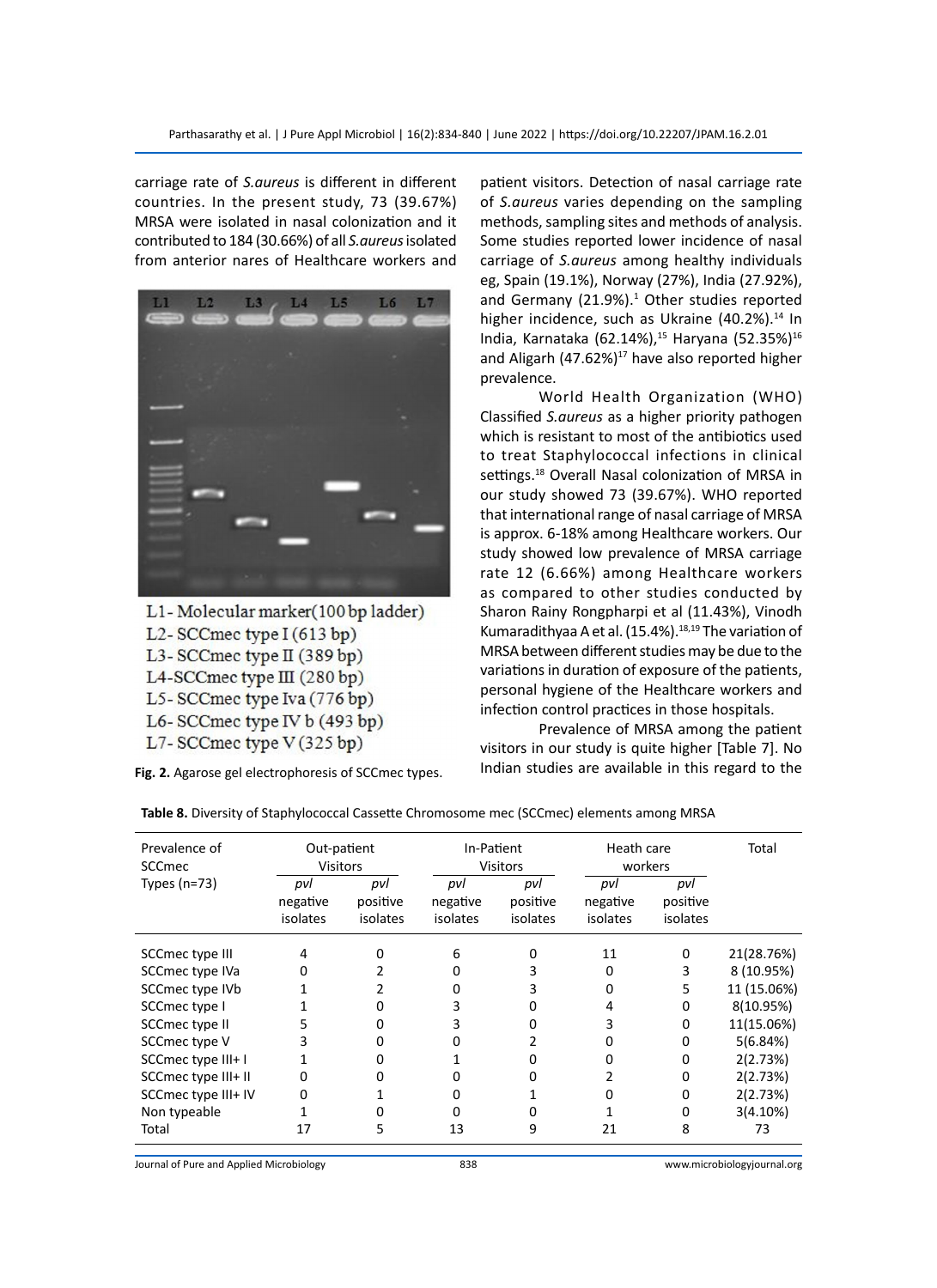best of our knowledge and literature search. MRSA carriage rate among the healthy adult population shows a wide variation as seen in the other studies conducted by Nicola best et al(0.2%), $^{20}$  Goud et al $(16.6%)<sup>21</sup>$ . Patient visitors may carry CA- MRSA and transmit it to other Healthcare workers and patients. In the present study, the rate of community acquired MRSA based on the *Pvl* gene detection is 21 (28.76%). All the 73 MRSA isolates was screened for SCCmec types. Of these, SCCmec type III is more common in our study i.e., 21 (28.76%) followed by other SCCmec types [Table 7] and SCCmec type III is the most prevalent hospital strain in India.24 21 *pvl* positive MRSA isolates carried SCCmec type IV and V among these, 19 isolates (26.02%) carried SCCmec type IV and 2 (2.73%) isolates carried SCCmec type V which is common in Community acquired MRSA. Hence the rate of CA-MRSA in present study based on pvl and SCCmec type IV and V is 28.76% and HA-MRSA is 54.79% [Table 8]. *pvl* gene is not a reliable marker for the confirmation of CA-MRSA hence, in the present study confirmation of CA-MRSA was based on the SCCmec type IV and V. pvl gene used in this study as initial screening marker of CA-MRSA.25 Three isolates (4.10%) did not detect *pvl*  gene but it carried SCCmec type V in Out-patient visitors. Hanane Aouati et al<sup>23</sup> reported that HA-MRSA carried SCCmec type V of ST34 clones with TSST-1 virulence gene positive strain. This might be due to horizontal gene transfer.<sup>23</sup>

Two isolates of MRSA carried SCCmec type I + III, SCCmec type III+ II, SCCmec type III+ IV. Co-existence of SCCmec types are not common in *S.aureus* isolates, this requires further research to identify the identify the reason for co-existence of SCCmec types reason. Three isolates (4.10%) of MRSA are not-typeable. They may belong to other SCCmec types which are reported in other Indian studies.<sup>22</sup>

The detection of CA-MRSA in hospitals plays an important role which enables close monitoring of the Healthcare environment. This monitoring can prevent the favorable conditions required for proliferation of CA-MRSA, thus reducing the transmission of CA-MRSA in hospital environment.<sup>21</sup>

**Conclusion**

MRSA still remains a significant public

health problem. Screening of MRSA among Healthcare workers and patient visitors is mandatory to prevent the spread of antibiotic resistance in hospitals. Furthermore, it can reduce the selective pressure for emergence and persistence of MRSA associated with overuse of antibiotics by improving antibiotic prescribing. This will help to improve the importance of hospital infection control practices and its strict implementation in hospitals.

# **Acknowledgment**

We acknowledge the significant contribution and support of Dean, Medical Superintendent, Administrative officer, PRO, Nursing staff from D.Y. Patil Hospital and Research Institute, Kolhapur and also laboratory technicians from Krisna Laboratory Pvt. Ltd. and D.Y. Patil Hospital and Research Institute, Kolhapur, India.

# **Conflict of Interest**

The authors declare that there is no conflict of interest.

## **AUTHORS' CONTRIBUTION**

RAC conceived and designed the experiments. AK performed the experiments. RAC, AK and DB analyzed the data and wrote the manuscript. All authors read and approved the final manuscript for publication.

#### **FUNDING**

None.

# **DATA AVAILABILITY**

All datasets generated or analyzed during this study are included in the manuscript.

# **ETHICS STATEMENT**

This study was approved by the Institutional Ethics Committee, D.Y. Patil Medical College, Kolhapur, India with reference number DYPMCK/209/2019/IEC.

### **Informed Consent**

Written informed consent was obtained from the participants before enrolling in the study.

### **References**

1. Ahmadi E, Khojasteh M, Mortazavi SM, et al.